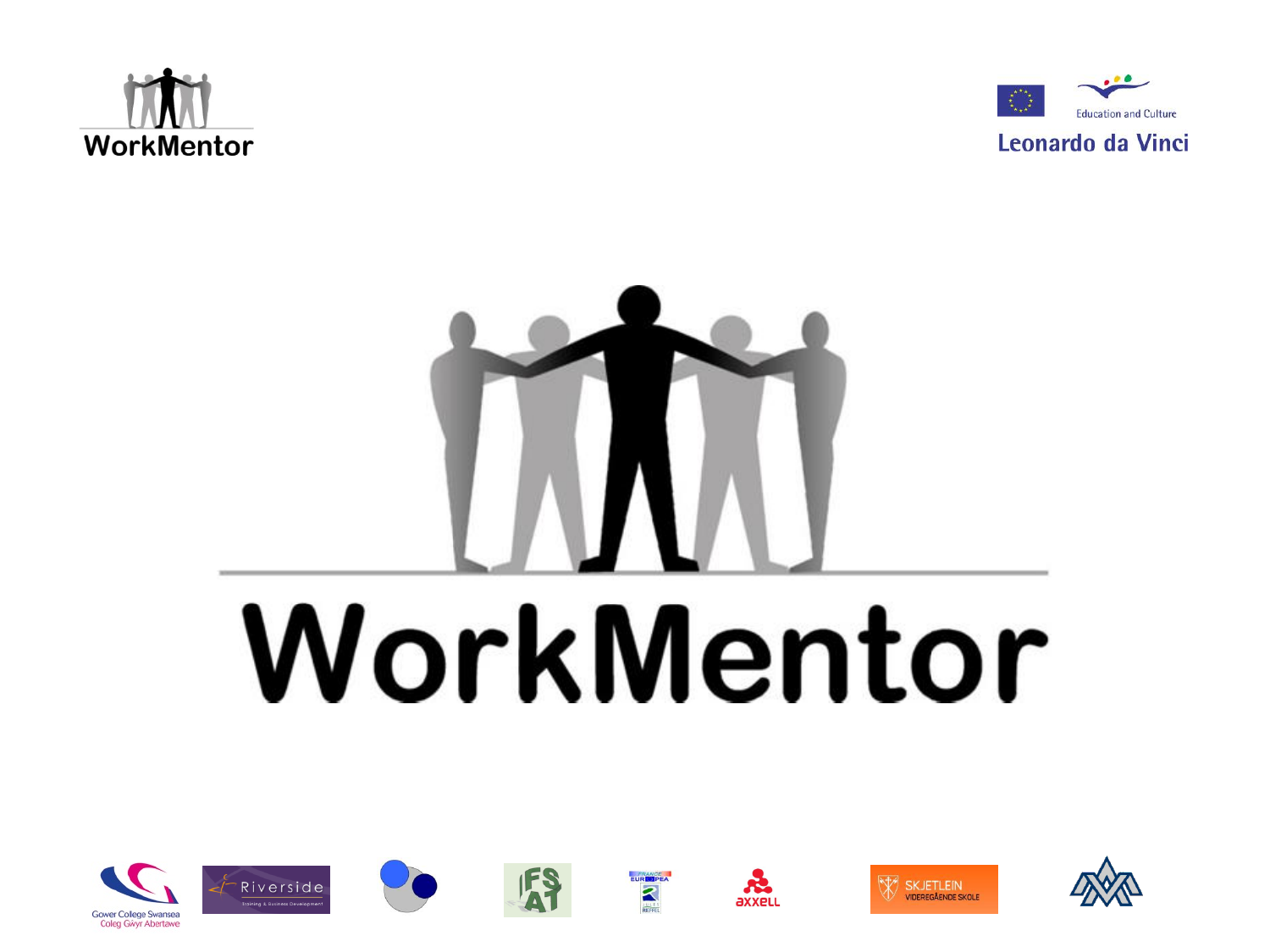



- The Aim is to create a mentoring programme for workplace supervisors of apprentices
- To help employers support their learners on work placement to get the most from their development.
- Mentoring is a structured method for personal assistance and development.







WorkMentor













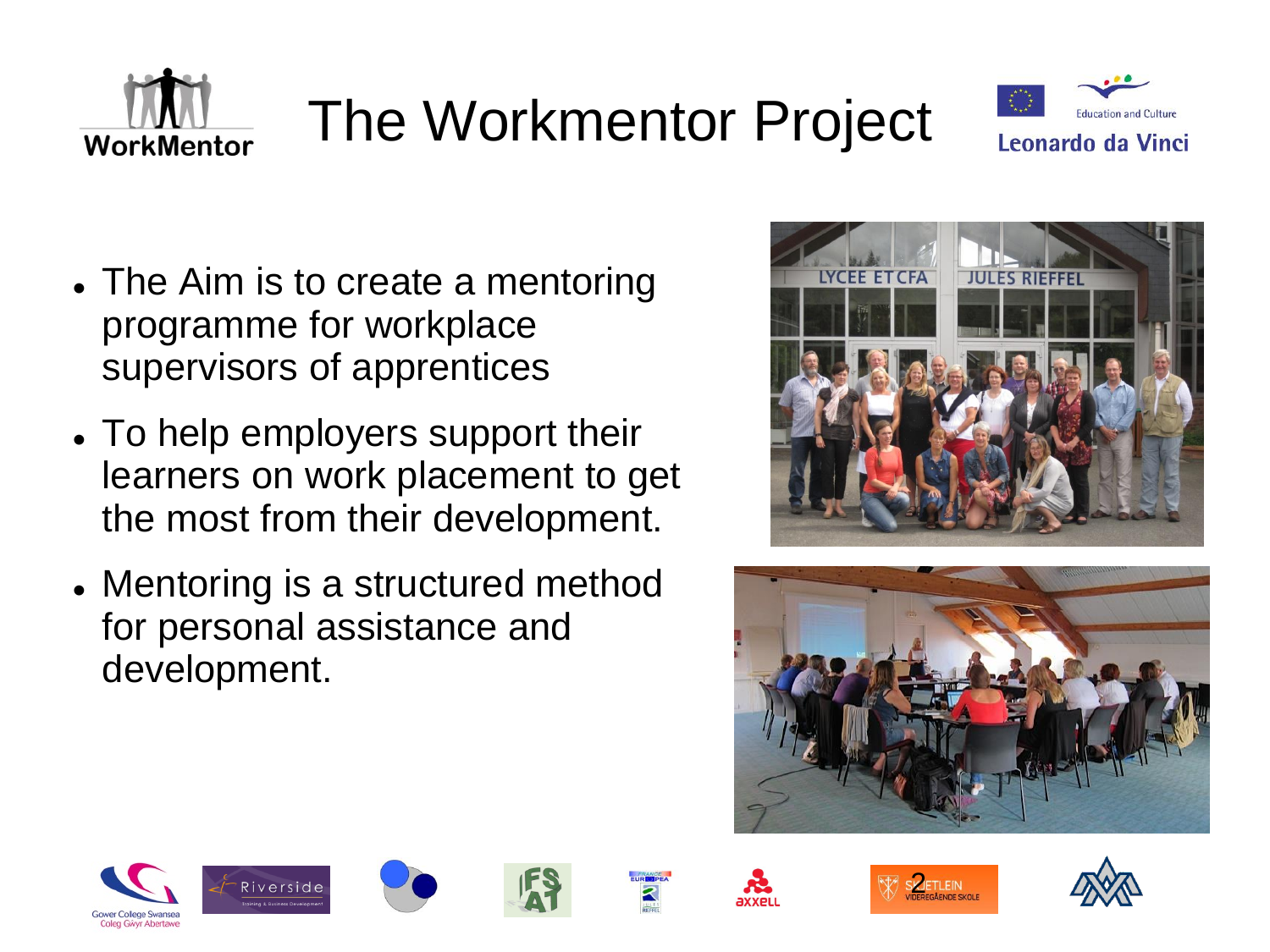

Gower College Swansea Coleg Gŵyr Abertawe



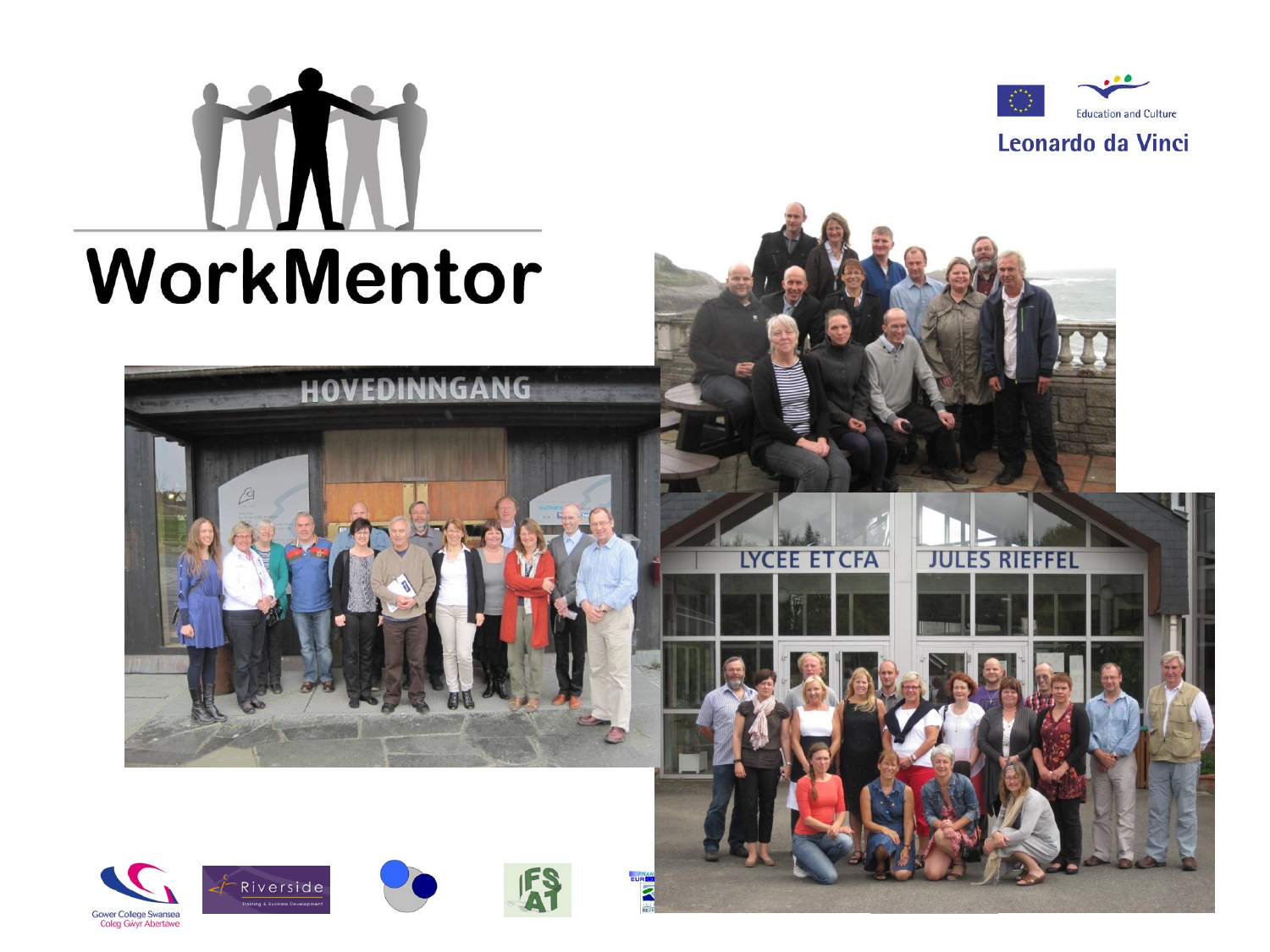

Partners



The partners of WorkMentor are seven schools and institutions involved in vocational education and training, VET.

- VMA, Akureyri Vocational College, Iceland.
- Gower College Swansea, Wales.
- Riverside Training Hereford, England.
- Axxell, Southwest Finland, vocational college
- Jules Rieffel, Nantes, France, Agricultural School.
- IFSAT, Harderwijk, Netherlands, working with Het Idee van Harderwijk.
- Skjetlein, Trondheim, Norway, Agricultural School.













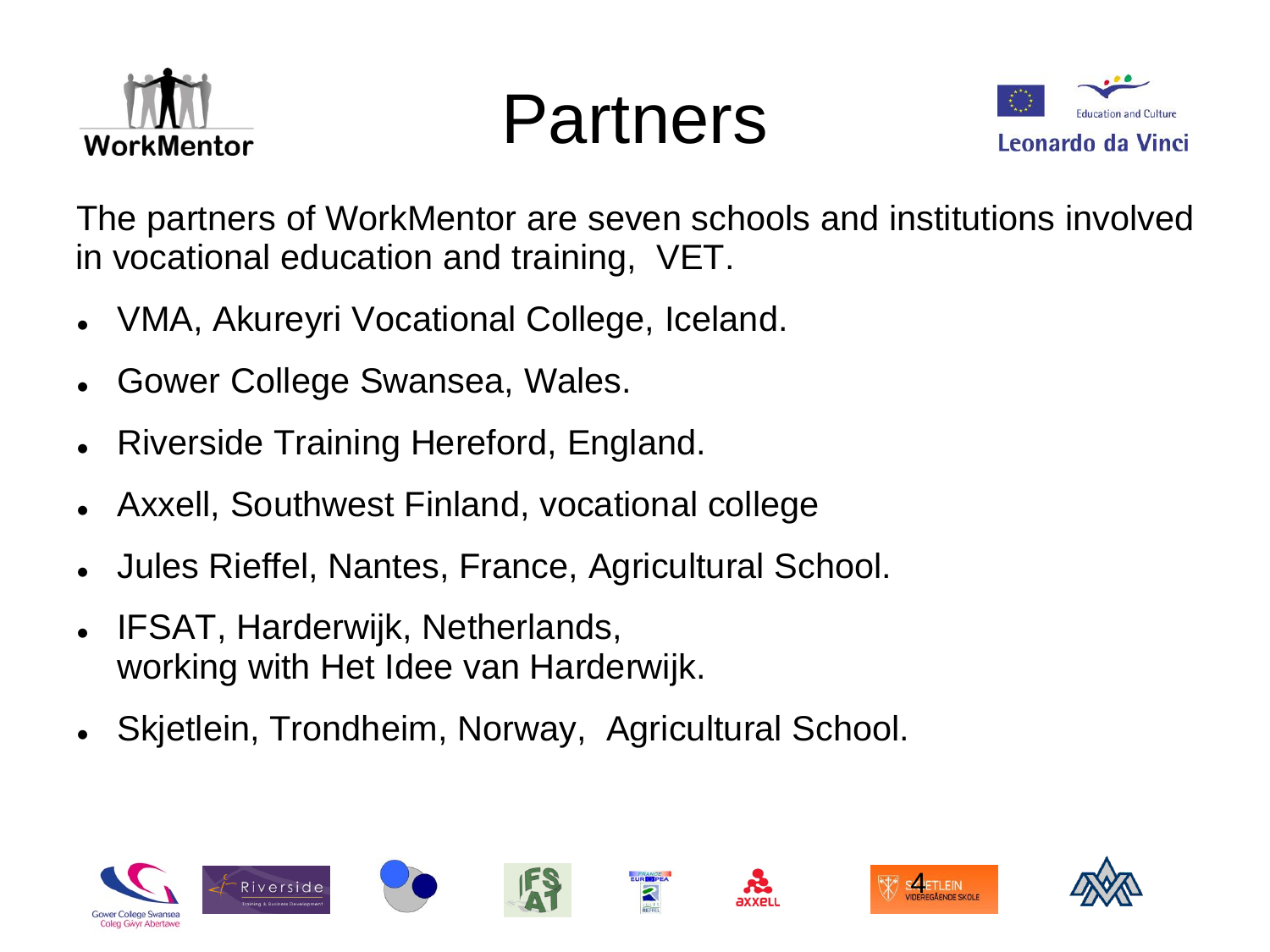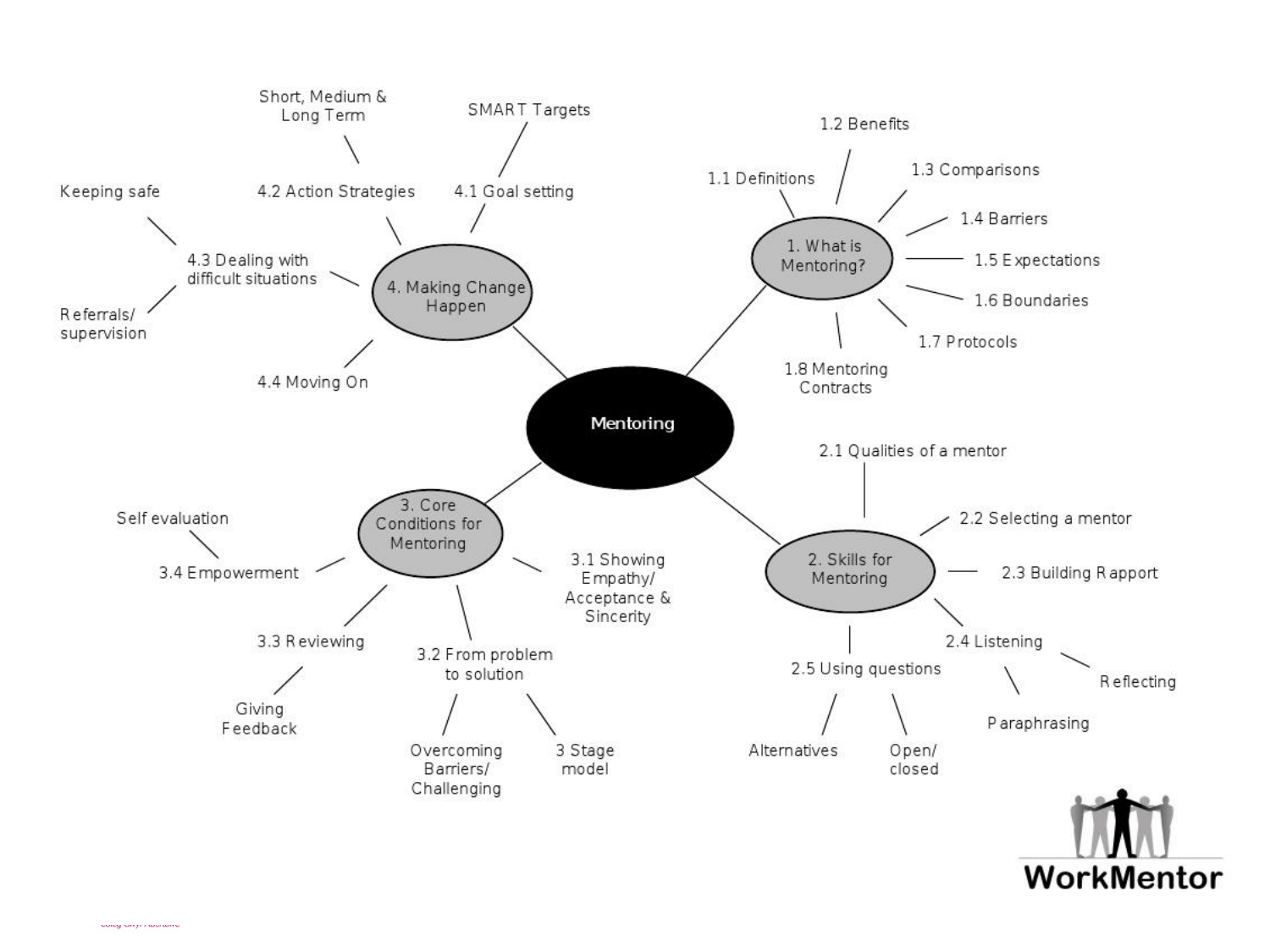

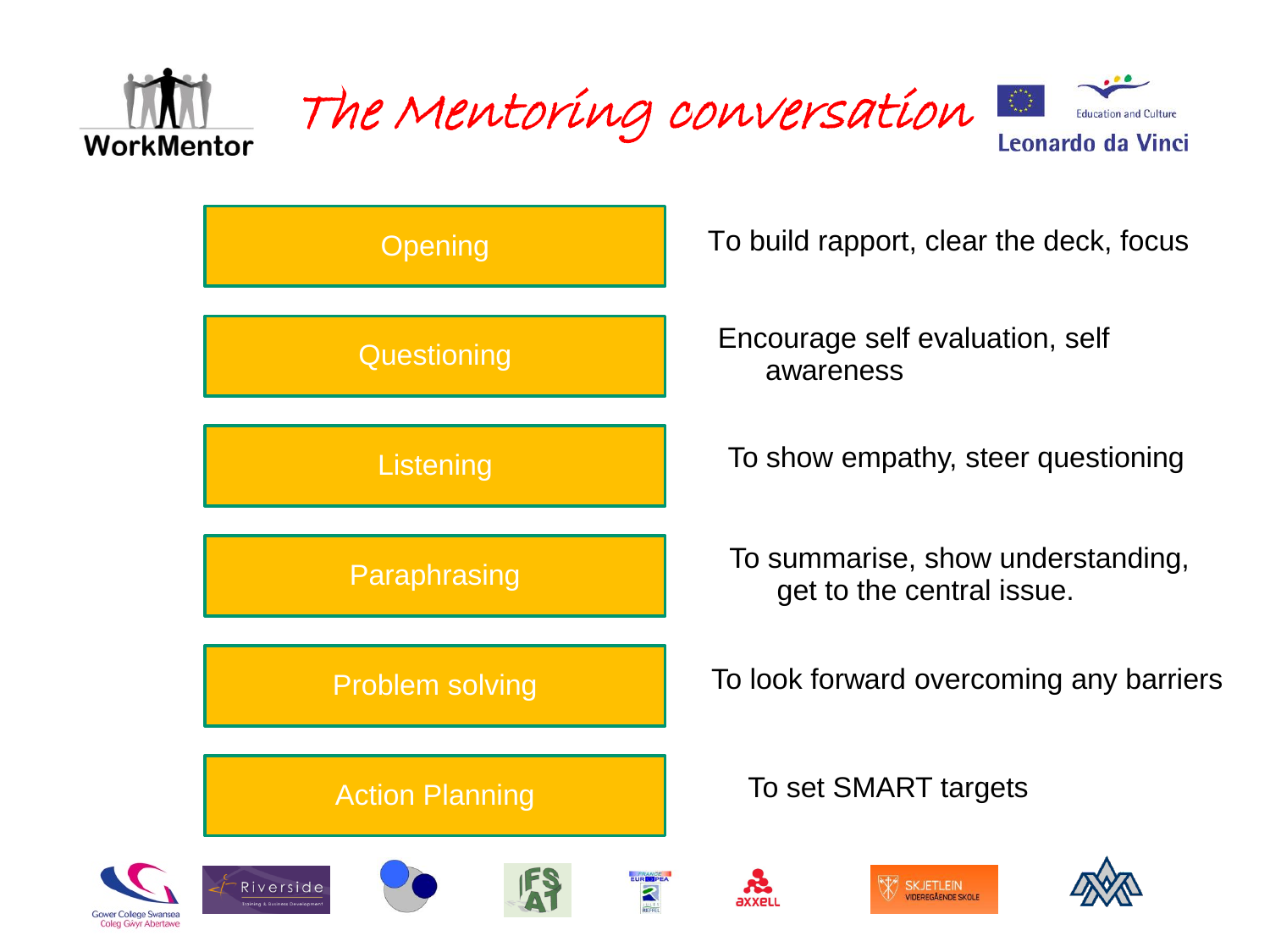





- PM1. Partner meeting 1 in Wales. October 2011.
- PM2. Partner meeting 2 in Norway. May 2012
- PM3. Partner meeting 3 and a training of trainers workshop in Nantes, France. August 2012
- PM4. Partner meeting 4 in Finland. April 2013
- PM5. Partner meeting 5 and a final conference in Iceland. October 2013.

Riverside



**SKJETLEIN**<br>VIDEREGÅENDE SKOLE

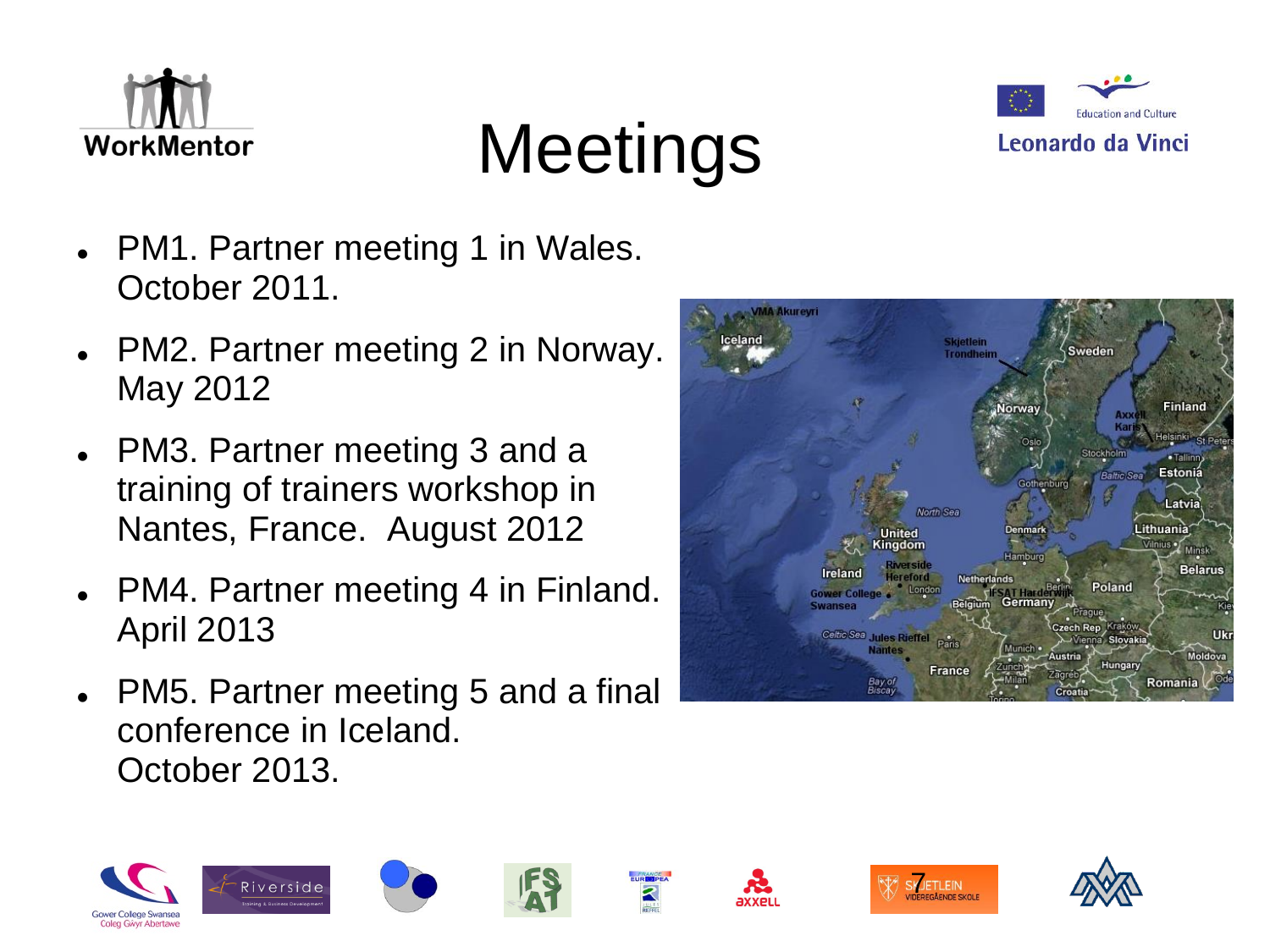

## Piloting in VMA















 $\overline{\mathbb{X}}$